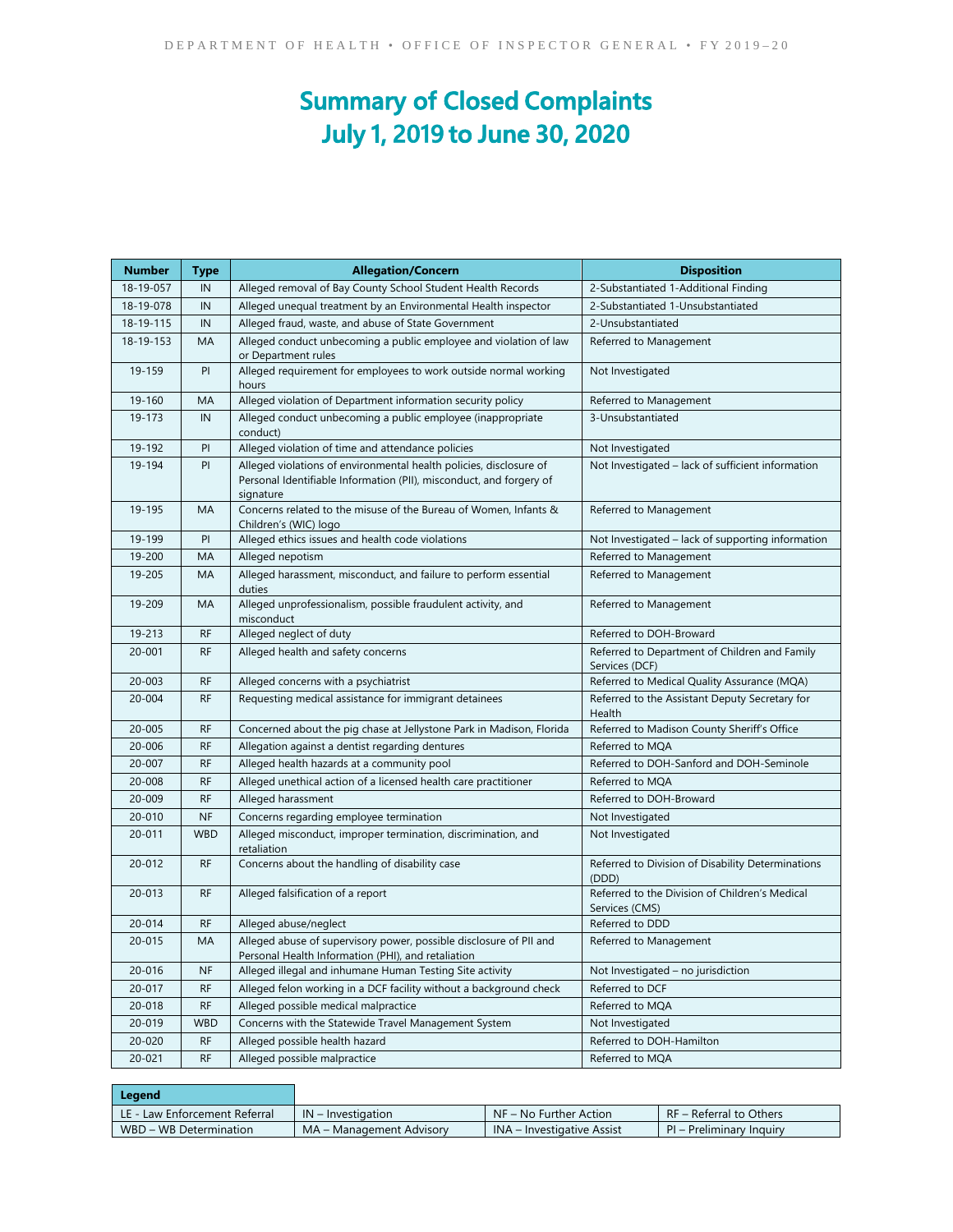| Number           | Type                   | <b>Allegation/Concern</b>                                                                                               | <b>Disposition</b>                                                                         |  |
|------------------|------------------------|-------------------------------------------------------------------------------------------------------------------------|--------------------------------------------------------------------------------------------|--|
| 20-022           | <b>RF</b>              | Alleged issues with the Medical Foster Care Program                                                                     | Referred to the Office of CMS Managed Care Plan                                            |  |
| 20-023           | <b>RF</b>              | Alleged concerns with getting septic system permits approved                                                            | Referred to DOH-Collier                                                                    |  |
| 20-024           | MA                     | Alleged nepotism and favoritism, various suspected abuses of                                                            | Referred to Management                                                                     |  |
|                  |                        | personnel policies, and possible timesheet fraud                                                                        |                                                                                            |  |
| 20-025           | <b>RF</b>              | Alleged discrimination                                                                                                  | Referred to Equal Opportunity Section (EOS)                                                |  |
| 20-026           | <b>NF</b>              | Alleged improper access to investigations without legitimate business                                                   | Not Investigated                                                                           |  |
| 20-027           | <b>RF</b>              | reason<br>Alleged concerns with recent employee termination                                                             | Referred to the Office of County Health Systems                                            |  |
|                  |                        |                                                                                                                         | (CHS)                                                                                      |  |
| 20-028           | <b>RF</b>              | Alleged safety violations                                                                                               | Referred to DOH-Broward                                                                    |  |
| 20-029           | <b>RF</b>              | Alleged derogatory information was distributed in violation of a                                                        | Referred to DOH-Pinellas                                                                   |  |
|                  |                        | settlement agreement                                                                                                    |                                                                                            |  |
| 20-030           | <b>RF</b>              | Alleged improper investigation conducted                                                                                | Referred MQA                                                                               |  |
| 20-031           | <b>RF</b>              | Alleged concerns about the closure of case                                                                              | Referred to Office of General Counsel (OGC)                                                |  |
| 20-032<br>20-033 | <b>NF</b><br><b>RF</b> | Alleged concerns over decision of practitioner complaint                                                                | Not Investigated                                                                           |  |
| 20-034           | <b>RF</b>              | Alleged unlicensed activity<br>Requesting information on Medical Marijuana cards                                        | Referred to MQA<br>Referred to the Office of Medical Marijuana Use                         |  |
|                  |                        |                                                                                                                         | (OMMU)                                                                                     |  |
| 20-035           | <b>RF</b>              | Alleged refusal of doctor to provide medical records                                                                    | Referred to MQA                                                                            |  |
| 20-036           | <b>RF</b>              | Alleged elder abuse                                                                                                     | Referred to MQA                                                                            |  |
| 20-037           | <b>RF</b>              | Alleged fraudulently obtaining of WIC benefits                                                                          | Referred to WIC                                                                            |  |
| 20-038           | <b>RF</b>              | Alleged discrimination                                                                                                  | Referred to EOS                                                                            |  |
| 20-039           | MA                     | Alleged abuse of position/authority                                                                                     | Referred to Management                                                                     |  |
| 20-040           | <b>RF</b>              | Alleged discrimination during hiring                                                                                    | Referred to Human Resources (HR) and EOS                                                   |  |
| 20-041           | <b>RF</b>              | Concerns with the handling of a Florida Osteopathic Medical License                                                     | Referred to MQA                                                                            |  |
| $20 - 042$       | <b>RF</b>              | Alleged contradictory information regarding an application with AIDS                                                    | Referred to DOH-Broward                                                                    |  |
|                  |                        | Drug Assistance Program (ADAP)                                                                                          |                                                                                            |  |
| 20-043<br>20-044 | <b>RF</b><br><b>RF</b> | Alleged inequity in nurse deployments<br>Alleged Medicare fraud                                                         | Referred to the Deputy Secretary for Health<br>Referred to the Agency for Health Care      |  |
|                  |                        |                                                                                                                         | <b>Administration (AHCA)</b>                                                               |  |
| 20-045           | <b>RF</b>              | Duplicate of complaint 20-043                                                                                           | Referred to the Deputy Secretary for Health                                                |  |
| 20-046           | <b>NF</b>              | Alleged unspecified allegations of criminal wrongdoing                                                                  | Not Investigated                                                                           |  |
| 20-049           | <b>NF</b>              | Alleged illegal Baker Act application                                                                                   | Not Investigated - insufficient                                                            |  |
|                  |                        |                                                                                                                         | information/outside jurisdiction                                                           |  |
| 20-050           | <b>RF</b>              | Alleged check forgery                                                                                                   | Referred to MQA                                                                            |  |
| 20-051           | <b>NF</b>              | Alleged health concerns at rental property                                                                              | Not Investigated                                                                           |  |
| 20-052           | <b>RF</b>              | Alleged possible Medicare fraud and lack of treatment                                                                   | Referred to MOA                                                                            |  |
| 20-053<br>20-054 | <b>RF</b><br>MA        | Alleged neglect of duty due to processing time of a complaint<br>Alleged conflict of interest                           | Referred to MQA                                                                            |  |
| 20-055           | <b>RF</b>              | Concerns about medical care and surgeries                                                                               | Referred to Management<br>Referred to MQA                                                  |  |
| 20-056           | RF                     | Requesting help obtaining a Medical Marijuana Use card                                                                  | Referred to OMMU                                                                           |  |
| 20-057           | МA                     | Alleged document tampering                                                                                              | Referred to Management                                                                     |  |
| 20-058           | МA                     | Alleged violation of time/attendance tracking, discrimination, hostile                                                  | Referred to Management                                                                     |  |
|                  |                        | work environment, and misuse of power                                                                                   |                                                                                            |  |
| 20-059           | <b>RF</b>              | Alleged discrimination                                                                                                  | Referred to outside entities                                                               |  |
| 20-061           | <b>RF</b>              | Alleged wrongful termination, retaliation, and disclosure of PII/PHI                                                    | Referred to the Florida Commission on Human<br>Relations (FCHR)                            |  |
| 20-062           | <b>RF</b>              | Alleged medical malpractice and possible hospital fraud through<br>falsification of records                             | Referred to MQA and AHCA                                                                   |  |
| 20-063           | <b>RF</b>              | Alleged misuse/mismanagement of state funding                                                                           | Referred to Department of Financial Services'<br>(DFS) Investigative and Forensic Services |  |
| 20-064           | <b>RF</b>              | Alleged failure to respond to a sanitary nuisance complaint                                                             | Referred to DOH-Dixie                                                                      |  |
| 20-065           | <b>RF</b>              | Alleged health issues with black mold                                                                                   | Referred to AHCA                                                                           |  |
| 20-066           | <b>RF</b>              | Alleged behavioral issues that resulted in client care issues, low team<br>morale, and concern among community partners | Referred to MQA                                                                            |  |
| 20-067           | RF                     | Alleged age discrimination, harassment, and retaliation                                                                 | Referred to EOS                                                                            |  |
| 20-068           | $\sf{NF}$              | Alleged disclosure of PII/PHI                                                                                           | Not Investigated                                                                           |  |

| Legend                          |                          |                                   |                            |
|---------------------------------|--------------------------|-----------------------------------|----------------------------|
| L LE - Law Enforcement Referral | $IN$ – Investigation     | NF – No Further Action            | RF - Referral to Others    |
| WBD - WB Determination          | MA – Management Advisory | <b>INA</b> – Investigative Assist | $PI - Preliminary$ Inquiry |

 $\sim$   $\sim$ 

 $\mathcal{L}^{\text{max}}$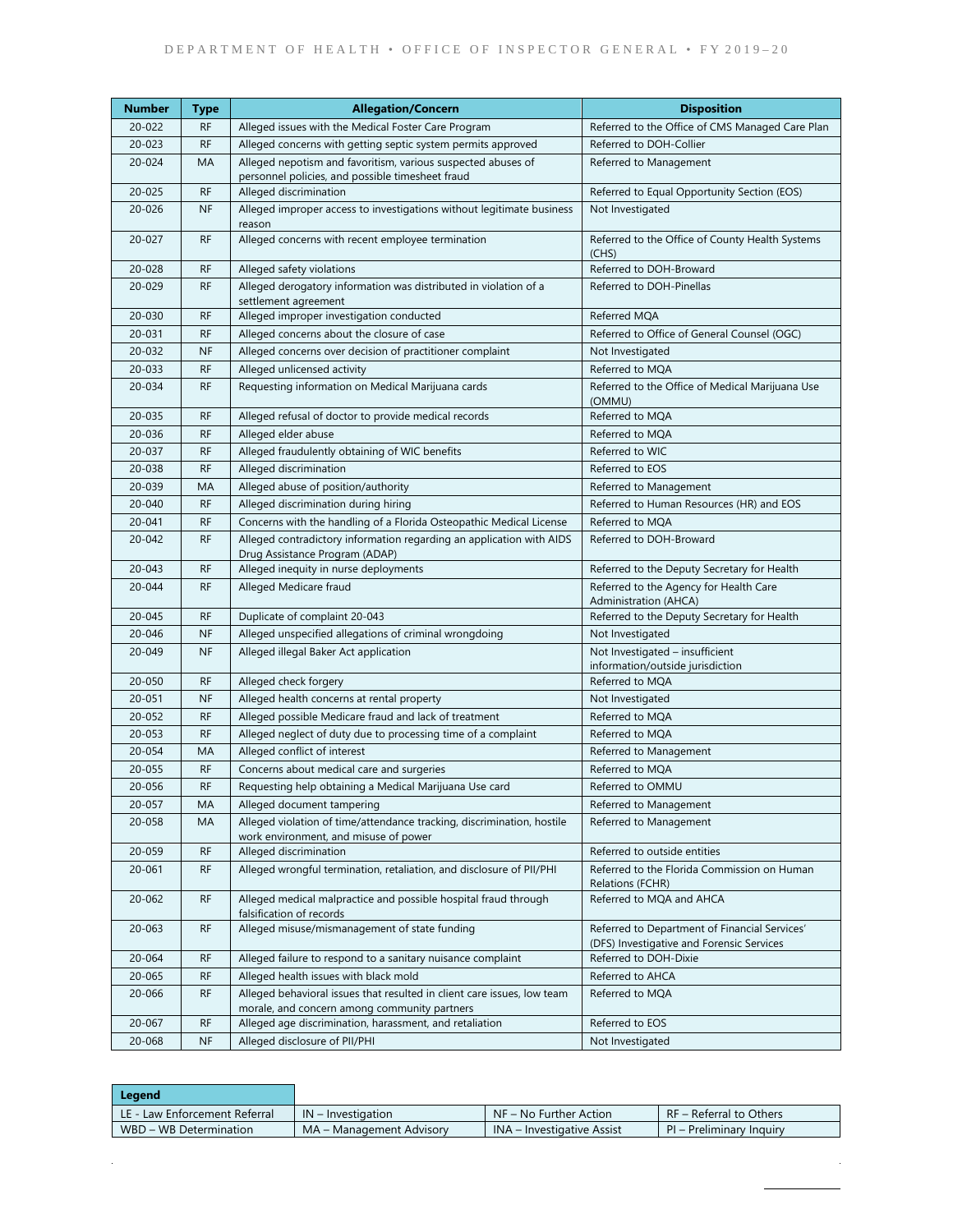| Number     | Type       | <b>Allegation/Concern</b>                                                                                      | <b>Disposition</b>                                                       |  |
|------------|------------|----------------------------------------------------------------------------------------------------------------|--------------------------------------------------------------------------|--|
| 20-069     | <b>RF</b>  | Alleged misconduct and bulling                                                                                 | Referred to the Disease Control and Health                               |  |
|            |            |                                                                                                                | Protection (DCHP)                                                        |  |
| 20-070     | <b>RF</b>  | Alleged health concerns regarding mold                                                                         | Referred to the Bureau of Environmental Heath<br>(EH)                    |  |
| 20-071     | <b>RF</b>  | Inquired about status of Zika website                                                                          | Referred to DCHP                                                         |  |
| 20-072     | <b>RF</b>  | Alleged recurring dental malpractice                                                                           | Referred to MQA                                                          |  |
| 20-073     | <b>RF</b>  | Alleged negligence and loss of payment                                                                         | Referred to OMMU                                                         |  |
| 20-075     | <b>RF</b>  | Alleged multiple concerns functioning of the local Child Protection<br>Team                                    | Referred to MQA                                                          |  |
| 20-076     | <b>RF</b>  | Concerns over high levels of bacteria on the beach on Pine Island and<br>water quality in Caloosahatchee Basin | Referred to DOH-Lee                                                      |  |
| 20-077     | <b>RF</b>  | Alleged violation of public records law                                                                        | Referred to OGC                                                          |  |
| 20-078     | <b>RF</b>  | Alleged health violations                                                                                      | Referred to Department of Business and<br>Professional Regulation (DBPR) |  |
| 20-079     | <b>NF</b>  | Alleged violation of principals                                                                                | Not Investigated                                                         |  |
| 20-080     | <b>RF</b>  | Alleged preferential treatment                                                                                 | Referred to CHS                                                          |  |
| 20-081     | <b>RF</b>  | Request inspection of repairs to community spa by environmental<br>health                                      | Referred to DOH-Broward                                                  |  |
| 20-082     | <b>RF</b>  | Alleged unlicensed activity                                                                                    | Referred to MQA                                                          |  |
| 20-083     | <b>RF</b>  | Alleged harassment, bullying, and having a firearm on premises                                                 | Referred to DOH-Pinellas                                                 |  |
| 20-084     | <b>RF</b>  | Alleged possible fraud of Child Care Food Program (CCFP)<br>reimbursements                                     | Referred to DFS' Office of Financial Integrity                           |  |
| 20-085     | <b>RF</b>  | Alleged possible fraudulent billing practices                                                                  | Referred to AHCA and DFS                                                 |  |
| 20-086     | MA         | Alleged violation of environmental health policies                                                             | Referred to Management                                                   |  |
| 20-087     | <b>RF</b>  | Alleged safety and health concerns at a fire department                                                        | Referred to EH                                                           |  |
| 20-089     | <b>RF</b>  | Alleged insurance was fraudulently billed                                                                      | Referred to MOA                                                          |  |
| 20-090     | <b>NF</b>  | Submitted a news article regarding phosphate fertilizer affecting<br>water quality in Florida                  | Not Investigated – no complaint filed                                    |  |
| 20-091     | <b>RF</b>  | Alleged employee misconduct and inability to do the job                                                        | Referred to DOH-Miami                                                    |  |
| 20-092     | <b>RF</b>  | Alleged violation of Equal Opportunity policies                                                                | Referred to DOH-Bay                                                      |  |
| 20-093     | <b>RF</b>  | Alleged a dentist is billing for services not rendered                                                         | Referred to MQA                                                          |  |
| 20-094     | <b>RF</b>  | Alleged a vacant position was not advertised                                                                   | Referred to HR                                                           |  |
| 20-095     | <b>NF</b>  | Alleged failure to follow policy/procedures set up by district                                                 | Not Investigated                                                         |  |
| 20-096     | <b>NF</b>  | Alleged lack of production by various employees                                                                | Not Investigated                                                         |  |
| 20-097     | <b>RF</b>  | Alleged abuse, neglect, and failure to provide adequate medical care                                           | Referred to MQA                                                          |  |
| 20-098     | <b>RF</b>  | Alleged misconduct and neglect of duty                                                                         | Referred to MQA                                                          |  |
| $20 - 100$ | PI         | Alleged misconduct, waste, and retaliation/hostile work environment                                            | Not Investigated                                                         |  |
| 20-101     | <b>RF</b>  | Alleged DOH employee involved in previous fraudulent activity                                                  | Not Investigated - complainant referred to<br>management                 |  |
| 20-102     | <b>WBD</b> | Alleged possible fraud/waste and retaliation/wrongful termination                                              | Not Investigated - insufficient information                              |  |
| $20 - 103$ | <b>WBD</b> | Alleged misconduct, ethics violations, and retaliation                                                         | Not Investigated - submitted to FCHR                                     |  |
| $20 - 104$ | <b>NF</b>  | Alleged violation of information security policy                                                               | Not Investigated - handled by Office of<br>Information Technology (OIT)  |  |
| $20 - 105$ | <b>NF</b>  | Alleged inappropriate language and hostile work environment                                                    | Not Investigated                                                         |  |
| $20 - 106$ | <b>RF</b>  | Alleged violation of information security policy                                                               | Referred to DOH-Volusia                                                  |  |
| 20-107     | <b>RF</b>  | Alleged sexual misconduct by licensed health care practitioner                                                 | Referred to MQA                                                          |  |
| $20 - 108$ | <b>NF</b>  | Concerns of potential retaliation in the future                                                                | Not Investigated                                                         |  |
| 20-109     | <b>RF</b>  | Alleged safety and health hazards                                                                              | Referred to EH                                                           |  |
| 20-110     | <b>NF</b>  | Alleged neglect of duty                                                                                        | Not Investigated                                                         |  |
| 20-111     | PI         | Alleged unfavorable annual review, forgery of signature, retaliation                                           | Not Investigated                                                         |  |
| 20-112     | <b>RF</b>  | Alleged ethics violation and possible fraud/bribery                                                            | Referred to MQA                                                          |  |
| 20-113     | <b>NF</b>  | Alleged misconduct and neglect of duty                                                                         | Not Investigated                                                         |  |
| 20-114     | RF         | Alleged neglect of duty due to time it took to close a case                                                    | Referred to the Prosecution Services Unit (PSU)                          |  |
| 20-115     | <b>RF</b>  | Alleged improper disclosure of PII and violation of the information<br>security policies                       | Referred to MQA                                                          |  |
| 20-116     | <b>RF</b>  | Alleged medical records were lost, ignored, or omitted                                                         | Referred to DDD                                                          |  |
| 20-117     | <b>NF</b>  | Alleged organ theft, identity theft, and medical malpractice                                                   | Not Investigated - no jurisdiction                                       |  |

| Legend                        |                          |                              |                          |
|-------------------------------|--------------------------|------------------------------|--------------------------|
| LE - Law Enforcement Referral | $IN$ – Investigation     | $\sqrt{N}$ No Further Action | RF – Referral to Others  |
| WBD - WB Determination        | MA – Management Advisory | INA – Investigative Assist   | PI – Preliminary Inquiry |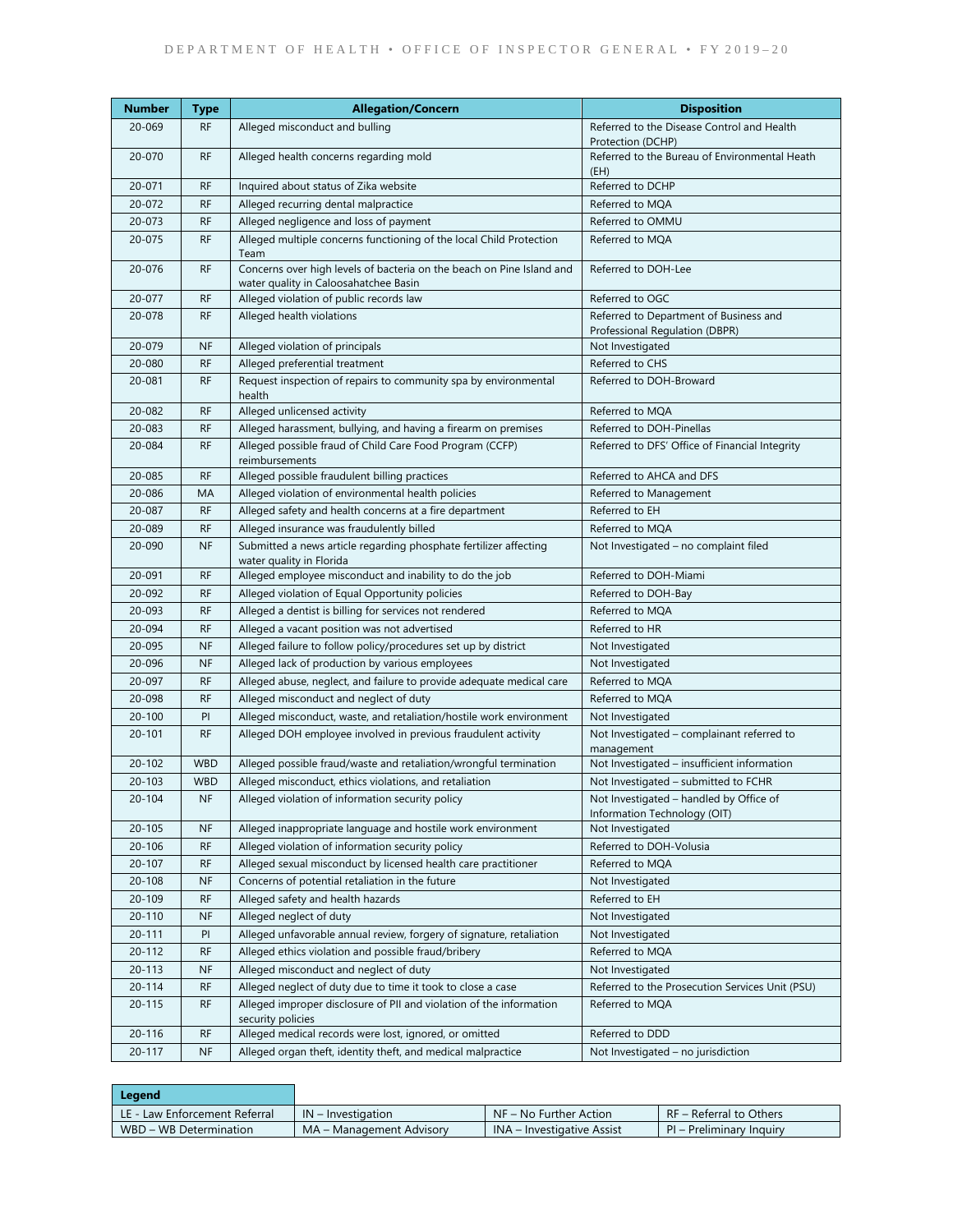| Number     | Type       | <b>Allegation/Concern</b>                                                                         | <b>Disposition</b>                                                        |  |
|------------|------------|---------------------------------------------------------------------------------------------------|---------------------------------------------------------------------------|--|
| 20-118     | <b>NF</b>  | Alleged medical malpractice complaint was not handled                                             | Not Investigated - no jurisdiction                                        |  |
| 20-119     | <b>RF</b>  | Alleged misuse of position, inappropriate conduct, and lack of<br>required education for position | Referred to DOH-Indian River                                              |  |
| 20-120     | <b>NF</b>  | Alleged misconduct and possible theft of fingerprinting fee                                       | Not Investigated – refund is in process                                   |  |
| $20 - 121$ | <b>RF</b>  | Alleged unlicensed activity at an abortion clinic                                                 | Referred to MQA                                                           |  |
| $20 - 122$ | <b>RF</b>  | Alleged failure to be served properly for a court hearing for child                               | Referred to the Department of Revenue's Office of                         |  |
|            |            | support                                                                                           | <b>Inspector General</b>                                                  |  |
| 20-123     | <b>NF</b>  | Alleged neglect of duty and misconduct                                                            | Not Investigated                                                          |  |
| $20 - 124$ | <b>WBD</b> | Alleged discrimination and harassment                                                             | Referred to EOS                                                           |  |
| $20 - 125$ | <b>NF</b>  | Alleged improper licensing of businesses not in compliance with<br>Florida Administrative Code    | Not Investigated                                                          |  |
| $20 - 126$ | <b>RF</b>  | Alleged concerns with an environmental health rule                                                | Referred to EH                                                            |  |
| $20 - 127$ | <b>WBD</b> | Alleged misconduct, discrimination, harassment, retaliation, and<br>violation of state law        | Referred to HR for Family Medical Leave Act                               |  |
| 20-128     | <b>RF</b>  | Alleged careless driving in a state-owned vehicle                                                 | Referred to DOH-Hillsborough                                              |  |
| 20-129     | <b>RF</b>  | Alleged neglect of duty                                                                           | Referred to Vital Statistics                                              |  |
| 20-130     | <b>RF</b>  | Alleged disclosure of PII/PHI                                                                     | Referred to DOH-Pinellas                                                  |  |
| 20-132     | <b>RF</b>  | Alleged false dissemination of information                                                        | Referred to HR                                                            |  |
| 20-133     | <b>NF</b>  | Alleged hostile work environment                                                                  | Not Investigated                                                          |  |
| 20-135     | <b>NF</b>  | Alleged improper eviction and unlivable conditions                                                | Not Investigated                                                          |  |
| 20-136     | <b>NF</b>  | Alleged possible improper complaint filed with General Counsel                                    | Not Investigated                                                          |  |
| 20-137     | <b>RF</b>  | Alleged neglect of duty and conduct unbecoming                                                    | Referred to DOH-Gadsden                                                   |  |
| $20 - 138$ | <b>RF</b>  | Alleged illegal activity by a company associated with a home health<br>agency                     | Referred to AHCA                                                          |  |
| 20-139     | <b>RF</b>  | Alleged Emergency Medical Treatment and Labor Act violation                                       | Referred to MQA                                                           |  |
| $20 - 140$ | <b>RF</b>  | Alleged misconduct and medical malpractice                                                        | Referred to MQA                                                           |  |
| $20 - 141$ | <b>NF</b>  | Alleged inappropriate conduct                                                                     | Not Investigated                                                          |  |
| 20-143     | <b>RF</b>  | Alleged fraudulent form requiring additional payment                                              | Referred to DOH-Columbia/Hamilton                                         |  |
| $20 - 144$ | PI         | Alleged misconduct, child endangerment, dereliction of duty and<br>gross negligence of minors     | Not Investigated - HR Investigation already<br>initiated                  |  |
| 20-145     | <b>RF</b>  | Alleged sabotage and retaliation                                                                  | Referred to DDD                                                           |  |
| 20-146     | MA         | Alleged misconduct, hostile work environment, and disclosure of<br>PII/PHI                        | Referred to Management                                                    |  |
| $20 - 147$ | <b>RF</b>  | Alleged diversion of mail while in jail                                                           | Referred to the Department of Corrections' Office<br>of Inspector General |  |
| 20-149     | <b>WBD</b> | Alleged discrimination and harassment                                                             | Referred to EOS                                                           |  |
| $20 - 151$ | <b>RF</b>  | Alleged disclosure of PII/PHI                                                                     | Referred to MQA                                                           |  |
| 20-152     | <b>RF</b>  | Alleged possible fraud of WIC funds                                                               | Referred to WIC                                                           |  |
| 20-153     | PI         | Alleged misconduct and possible fraudulent activity by a well water<br>contractor                 | Referred to St. Johns River Water Management<br>District                  |  |
| $20 - 154$ | <b>NF</b>  | Alleged wrongful termination                                                                      | Not Investigated                                                          |  |
| $20 - 155$ | <b>RF</b>  | Alleged improper interviews by the Child Protection Team                                          | Referred to CMS                                                           |  |
| 20-156     | <b>NF</b>  | Alleged improper use of program funds                                                             | Not Investigated – no authority                                           |  |
| 20-157     | <b>NF</b>  | Alleged Gilchrist and Levy county's State Attorney's office failed to<br>prosecute several crimes | Not Investigated                                                          |  |
| 20-158     | <b>RF</b>  | Alleged possible fraudulent massage therapy licenses                                              | Referred to MQA                                                           |  |
| 20-159     | <b>NF</b>  | Alleged possible fraudulent Supplemental Security Income (SSI)<br>application                     | Not Investigated - no jurisdiction                                        |  |
| $20 - 160$ | PI         | Alleged incorrect oral reprimand during a grievance process for a<br>written reprimand            | Not Investigated                                                          |  |
| $20 - 161$ | <b>RF</b>  | Alleged malpractice, wrongful death, and wrong prognosis from<br>Emergency Room visit             | Referred to MQA                                                           |  |
| $20 - 162$ | <b>WBD</b> | Alleged concerns related to telework during COVID-19                                              | Not Investigated                                                          |  |
| 20-163     | <b>NF</b>  | Alleged requirement to work over her normal work hours                                            | Not Investigated                                                          |  |
| $20 - 164$ | <b>NF</b>  | Alleged concerns with telework during COVID-19                                                    | Not Investigated                                                          |  |
| 20-166     | <b>RF</b>  | Alleged misconduct regarding masks during COVID-19                                                | Referred to DOH-Volusia                                                   |  |
| 20-167     | RF         | Alleged failure of hospital to release complete records                                           | Referred to MQA                                                           |  |

| Legend                        |                          |                            |                          |
|-------------------------------|--------------------------|----------------------------|--------------------------|
| LE - Law Enforcement Referral | $IN$ – Investigation     | NF – No Further Action     | RF - Referral to Others  |
| WBD - WB Determination        | MA – Management Advisory | INA – Investigative Assist | PI – Preliminary Inquiry |

 $\mathbb{R}$